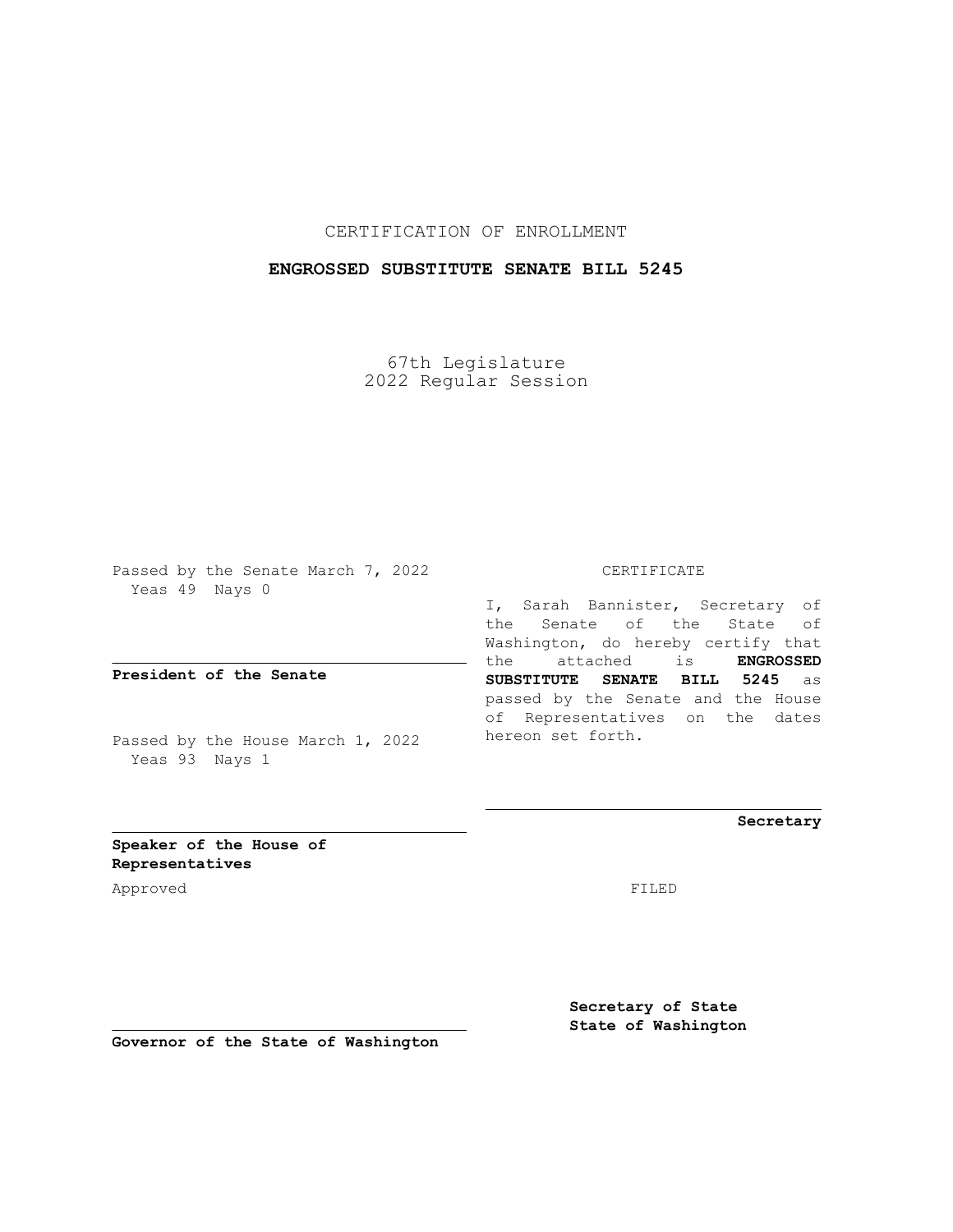## **ENGROSSED SUBSTITUTE SENATE BILL 5245**

AS AMENDED BY THE HOUSE

Passed Legislature - 2022 Regular Session

## **State of Washington 67th Legislature 2021 Regular Session**

**By** Senate Human Services, Reentry & Rehabilitation (originally sponsored by Senators Brown, Wilson, L., Rolfes, and Wagoner)

READ FIRST TIME 02/08/21.

1 AN ACT Relating to the safety of crime victims; amending RCW 2 72.09.712; adding a new section to chapter 36.28A RCW; adding a new 3 section to chapter 42.56 RCW; and providing an effective date.

4 BE IT ENACTED BY THE LEGISLATURE OF THE STATE OF WASHINGTON:

5 **Sec. 1.** RCW 72.09.712 and 2021 c 215 s 160 are each amended to read as follows:6

 (1) At the earliest possible date, and in no event later than thirty days before release except in the event of escape or emergency furloughs as defined in RCW 72.66.010, the department of corrections shall send written notice of parole, release, community custody, work release placement, furlough, or escape about a specific inmate convicted of a violent offense, a sex offense as defined by RCW 9.94A.030, a domestic violence court order violation pursuant to RCW 14 7.105.450, 10.99.040, 10.99.050, 26.09.300, ((<del>26.10.220,</del>)) 26.26B.050, or 26.52.070, or any of the former RCW 26.50.110 and 16 74.34.145,  $((\theta \cdot \hat{r}))$  a felony harassment offense as defined by RCW 17 9A.46.060 or 9A.46.110, a domestic violence offense as defined by RCW 10.99.020, an assault in the third degree offense as defined by RCW 9A.36.031, an unlawful imprisonment offense as defined by RCW 9A.40.040, a vehicular homicide by disregard for the safety of others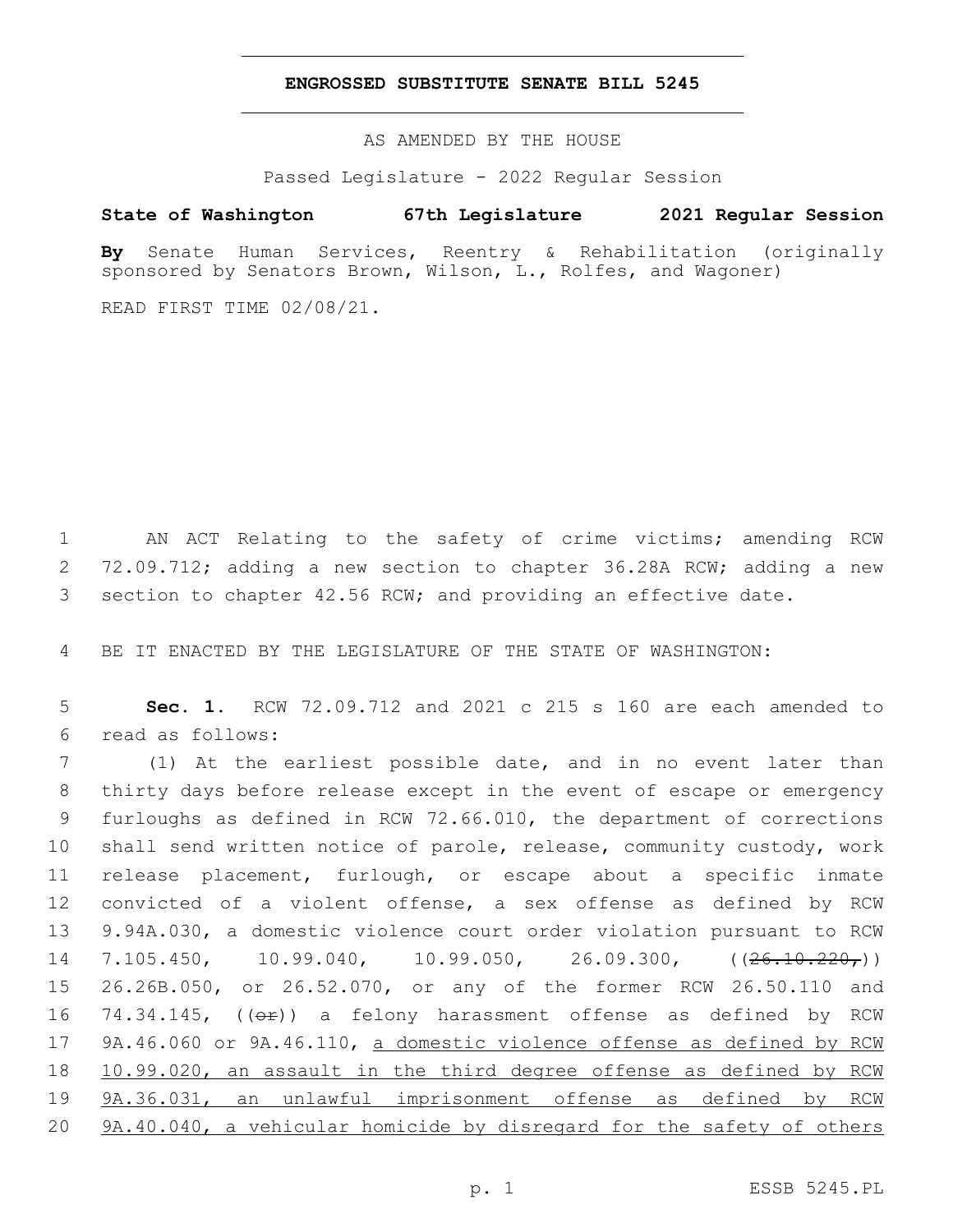offense as defined by RCW 46.61.520, or a controlled substances

homicide offense as defined by RCW 69.50.415, to the following:

 (a) The chief of police of the city, if any, in which the inmate will reside or in which placement will be made in a work release 5 program; and

 (b) The sheriff of the county in which the inmate will reside or in which placement will be made in a work release program.

 The sheriff of the county where the offender was convicted shall be notified if the department does not know where the offender will reside. The department shall notify the state patrol of the release of all sex offenders, and that information shall be placed in the Washington crime information center for dissemination to all law 13 enforcement.

 (2) The same notice as required by subsection (1) of this section shall be sent to the following if such notice has been requested in writing about a specific inmate convicted of a violent offense, a sex offense as defined by RCW 9.94A.030, a domestic violence court order violation pursuant to RCW 7.105.450, 10.99.040, 10.99.050, 26.09.300, 19 ((26.10.220,)) 26.26B.050, or 26.52.070, or any of the former RCW 20 26.50.110 and 74.34.145,  $((\Theta \rightarrow \bullet) )$  a felony harassment offense as defined by RCW 9A.46.060 or 9A.46.110, a domestic violence offense as defined by RCW 10.99.020, an assault in the third degree offense as defined by RCW 9A.36.031, an unlawful imprisonment offense as defined by RCW 9A.40.040, a vehicular homicide by disregard for the safety of 25 others offense as defined by RCW 46.61.520, or a controlled substances homicide offense as defined by RCW 69.50.415:

 (a) The victim of the crime for which the inmate was convicted or the victim's next of kin if the crime was a homicide;

 (b) Any witnesses who testified against the inmate in any court 30 proceedings involving the violent offense;

 (c) Any person specified in writing by the prosecuting attorney; 32 and

 (d) Any person who requests such notice about a specific inmate convicted of a sex offense as defined by RCW 9.94A.030 from the department of corrections at least sixty days prior to the expected 36 release date of the offender.

 Information regarding victims, next of kin, or witnesses requesting the notice, information regarding any other person specified in writing by the prosecuting attorney to receive the notice, and the notice are confidential and shall not be available to

p. 2 ESSB 5245.PL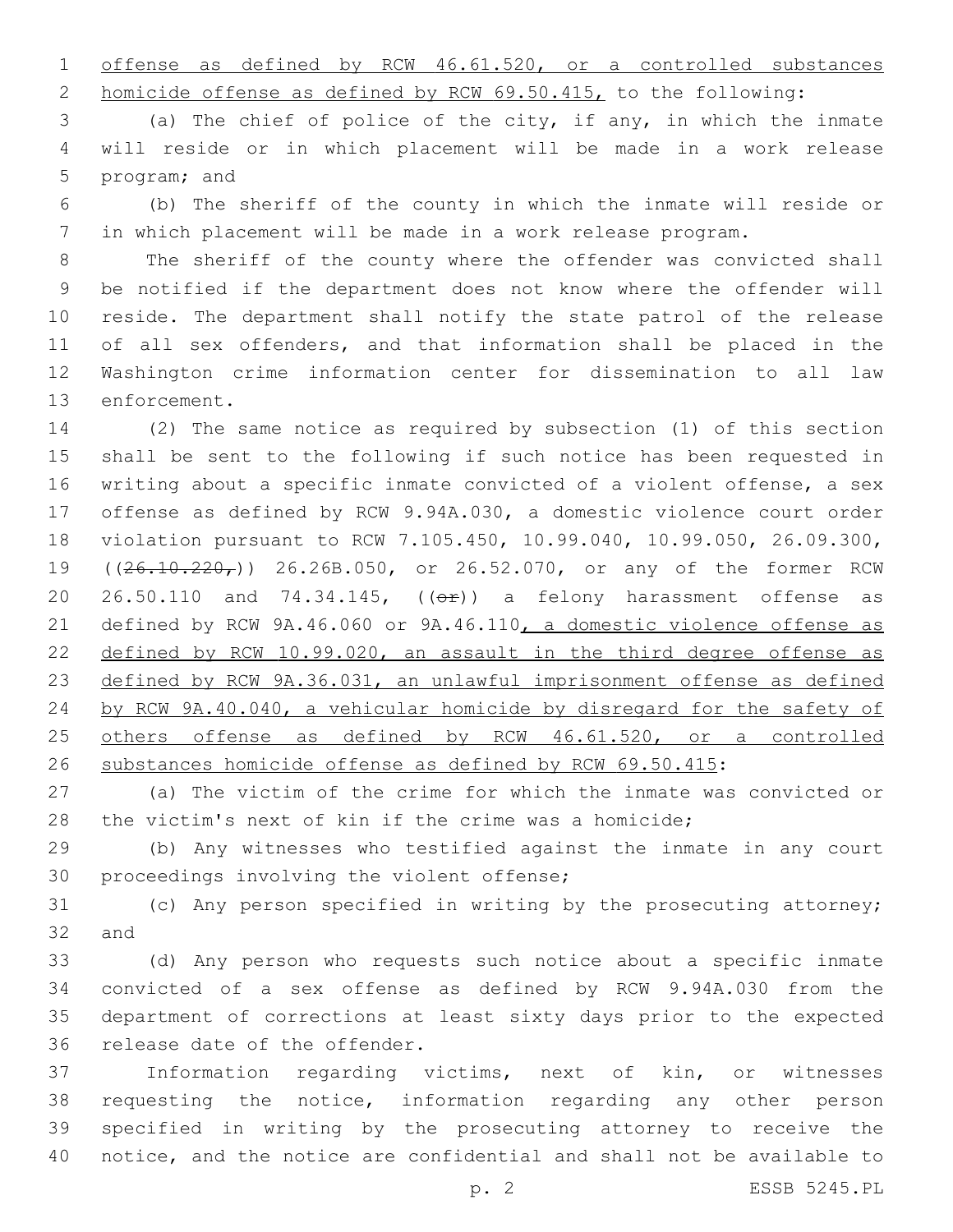the inmate. Whenever the department of corrections mails notice pursuant to this subsection and the notice is returned as undeliverable, the department shall attempt alternative methods of notification, including a telephone call to the person's last known 5 telephone number.

 (3) The existence of the notice requirements contained in subsections (1) and (2) of this section shall not require an extension of the release date in the event that the release plan 9 changes after notification.

 (4) If an inmate convicted of a violent offense, a sex offense as defined by RCW 9.94A.030, a domestic violence court order violation pursuant to RCW 7.105.450, 10.99.040, 10.99.050, 26.09.300, 13 ((26.10.220,)) 26.26B.050, or 26.52.070, or any of the former RCW 14 26.50.110 and 74.34.145, (( $\Theta$ ) a felony harassment offense as defined by RCW 9A.46.060 or 9A.46.110, a domestic violence offense as defined by RCW 10.99.020, an assault in the third degree offense as defined by RCW 9A.36.031, an unlawful imprisonment offense as defined by RCW 9A.40.040, a vehicular homicide by disregard for the safety of others offense as defined by RCW 46.61.520, or a controlled substances homicide offense as defined by RCW 69.50.415, escapes from a correctional facility, the department of corrections shall immediately notify, by the most reasonable and expedient means available, the chief of police of the city and the sheriff of the county in which the inmate resided immediately before the inmate's 25 arrest and conviction. If previously requested, the department shall also notify the witnesses and the victim of the crime for which the inmate was convicted or the victim's next of kin if the crime was a homicide. If the inmate is recaptured, the department shall send notice to the persons designated in this subsection as soon as possible but in no event later than two working days after the 31 department learns of such recapture.

 (5) If the victim, the victim's next of kin, or any witness is under the age of sixteen, the notice required by this section shall be sent to the parents or legal guardian of the child.

 (6) The department of corrections shall send the notices required by this chapter to the last address provided to the department by the requesting party. The requesting party shall furnish the department 38 with a current address.

 (7) The department of corrections shall keep, for a minimum of two years following the release of an inmate, the following: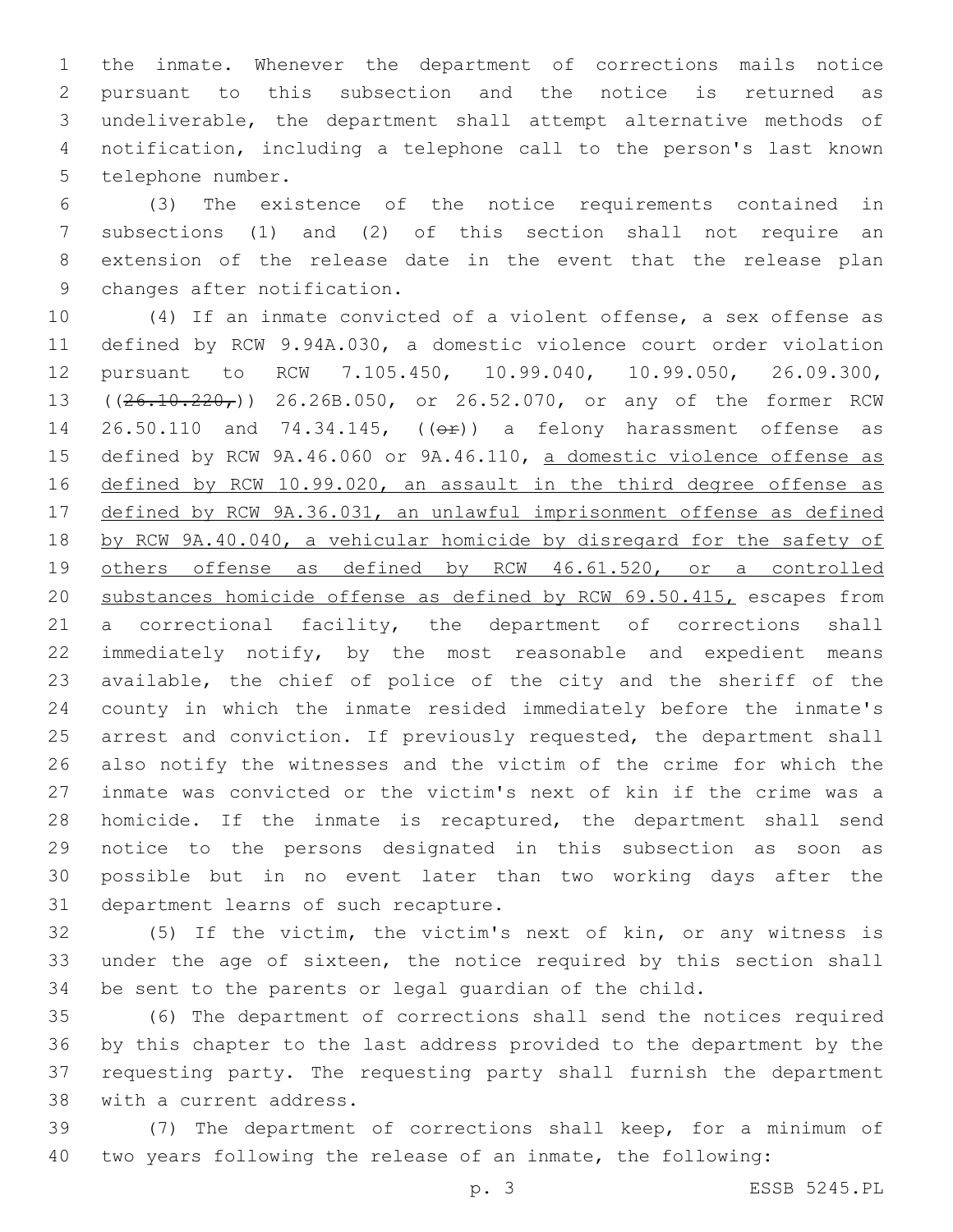(a) A document signed by an individual as proof that that person is registered in the victim or witness notification program; and

 (b) A receipt showing that an individual registered in the victim or witness notification program was mailed a notice, at the individual's last known address, upon the release or movement of an inmate.6

 (8) For purposes of this section the following terms have the 8 following meanings:

 (a) "Violent offense" means a violent offense under RCW 10 9.94A.030;

 (b) "Next of kin" means a person's spouse, state registered 12 domestic partner, parents, siblings and children.

 (9) Nothing in this section shall impose any liability upon a chief of police of a city or sheriff of a county for failing to request in writing a notice as provided in subsection (1) of this 16 section.

 NEW SECTION. **Sec. 2.** A new section is added to chapter 36.28A 18 RCW to read as follows:

 Information and records prepared, owned, used, or retained by the Washington association of sheriffs and police chiefs revealing the existence of a notification, or of registration to be notified, regarding any specific individual, or the identity of or any information submitted by a person who registers to be notified of a 24 person's custody or supervision status, upcoming hearing, case disposition, or service of a protection order pursuant to the statewide city and county jail booking and reporting system created in RCW 36.28A.040, the statewide automated victim information and notification system created in RCW 36.28A.040, or any other program used for the purposes of notifying individuals of a person's custody or supervision status, upcoming hearing, case disposition, or service of a protection order, are exempt from public inspection and copying 32 under chapter 42.56 RCW.

 NEW SECTION. **Sec. 3.** A new section is added to chapter 42.56 34 RCW to read as follows:

 Information and records related to notification or registration for notification as described in section 2 of this act are exempt 37 from disclosure under this chapter.